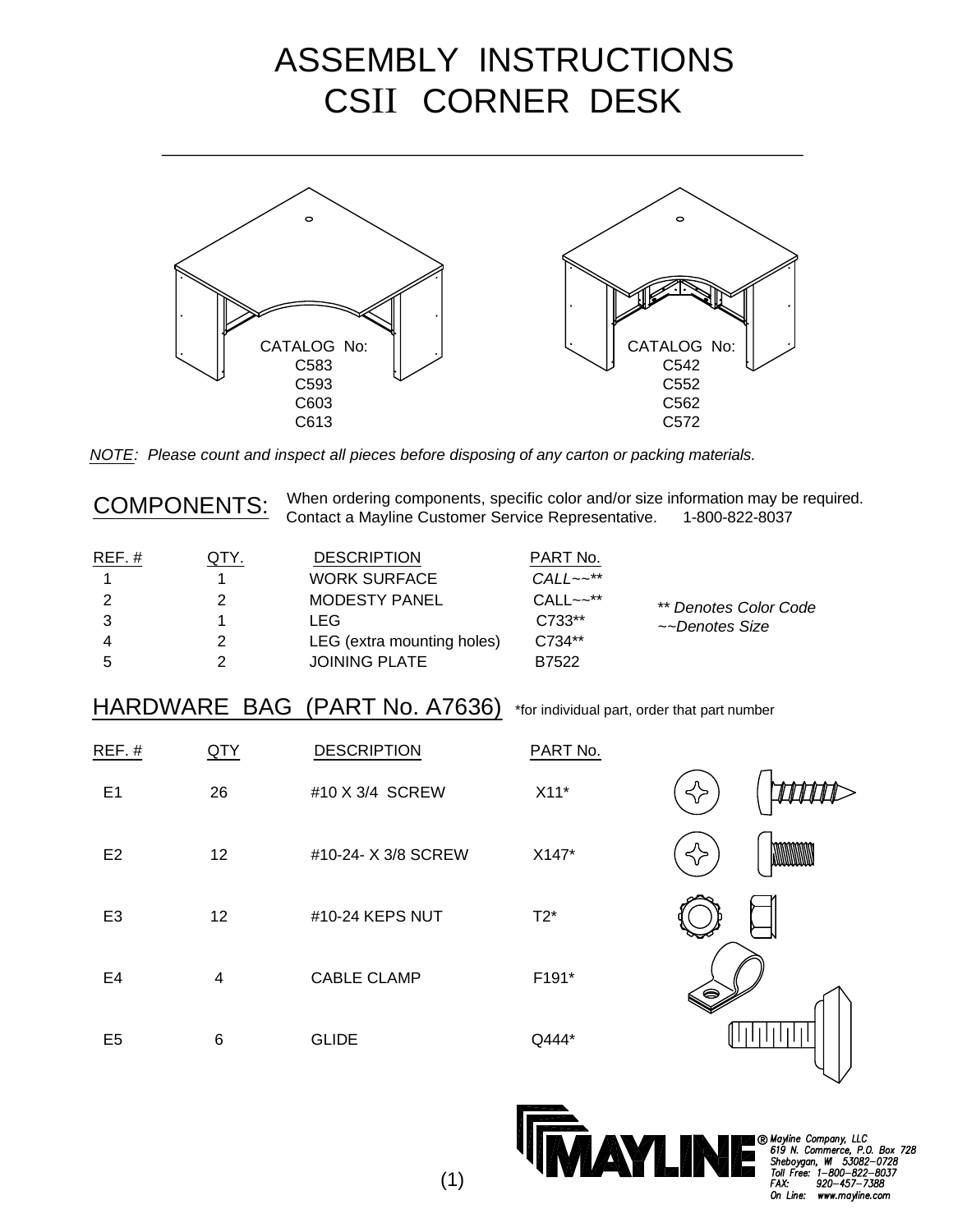NOTE: Shape, size, and accessories may vary but assembly procedure remains the same. The legs included in this assembly are similar in appearence. Identify the two legs with extra mounting holes prior to beginning the assembly.

1. Place the Work Surface (1) face down onto a clean, protected surface.

2. Place Leg (3) in the corner of the Work Surface. NOTE: This is the Leg "without" the extra mounting holes. Position this Leg approximately 3/16 from the edges and align the holes in the Leg with the pre-drilled holes in the Work Surface. Attach the Leg with six Screws (E1). DO NOT tighten screws at this time.

3. Place Legs (4) at the edge of the Work Surface. Notice the position of the extra holes on the side of these Legs. These holes will be used to join the Corner Desk to the adjacent tables. Position these Legs approximately 3/16 from the edges and align the holes in the Legs with the pre-drilled holes in the Work Surface. Attach each Leg with six Screws (E1). DO NOT tighten screws at this time.

- 4. Attach the Modesty Panels (2) to each Leg with three Screws (E2) and three KEPS Nuts (E3) per end.
- 5. Tighten all screws at this time.
- 6. Install two Glides (E5) into each Leg.

7. Place the assembled Corner Desk in the upright position. MAYLINE recommends that a minimum of two people perform this task.

8. Place the Corner Desk and the adjacent tables at the location where the final assembly will be used. MAYLINE recommends that a minimum of two people perform these tasks.

9. Level the entire assembly by adjusting all of the glides.

10. Four Cable Clamps (E4) are included to position cables away from work area. Attach the clamps to the Work Surface with one Screw (E1) per clamp.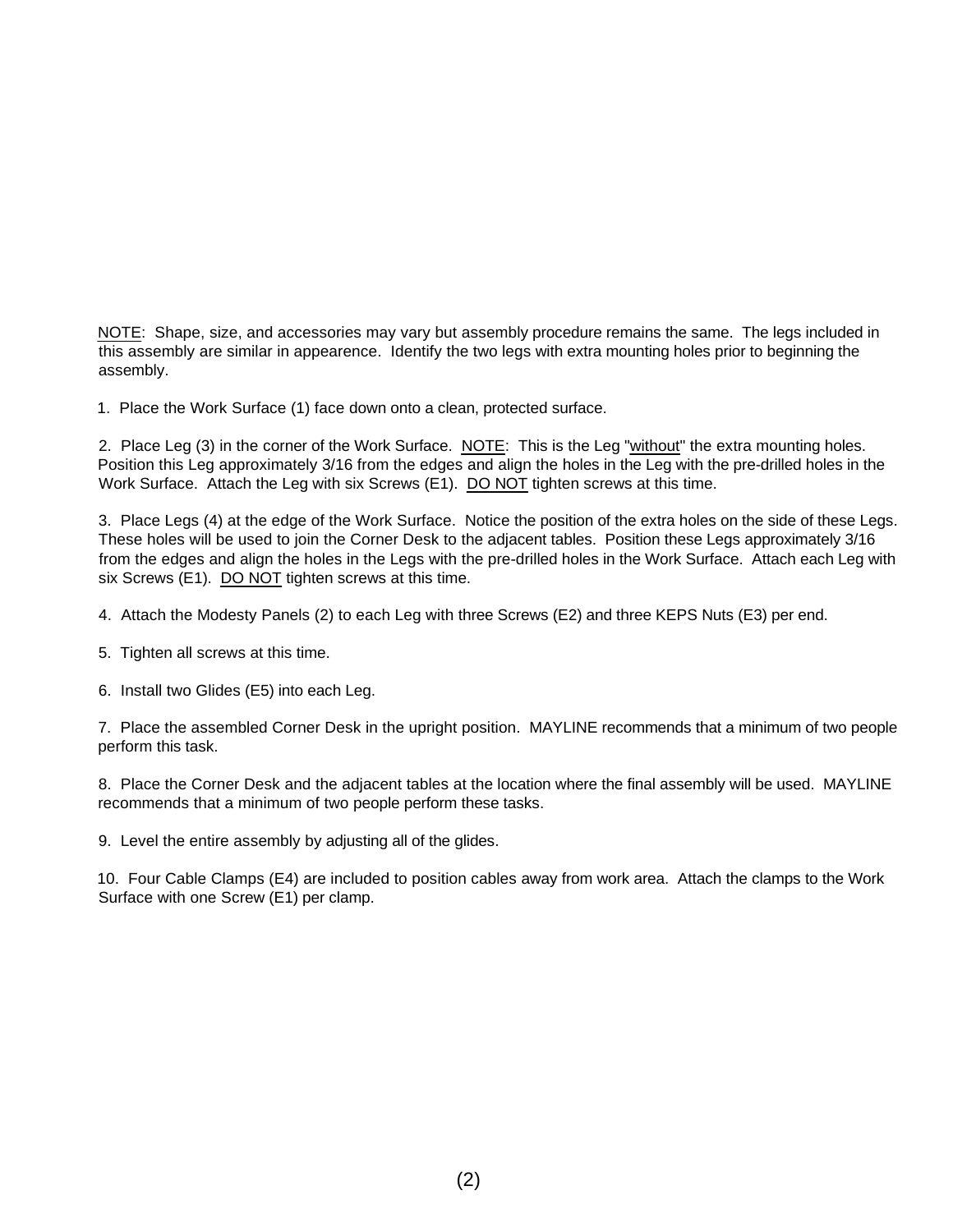Corner Desk Assembly: NOTE: Shape and size may vary but assembly procedure remains the same. Legs are specific to locations.